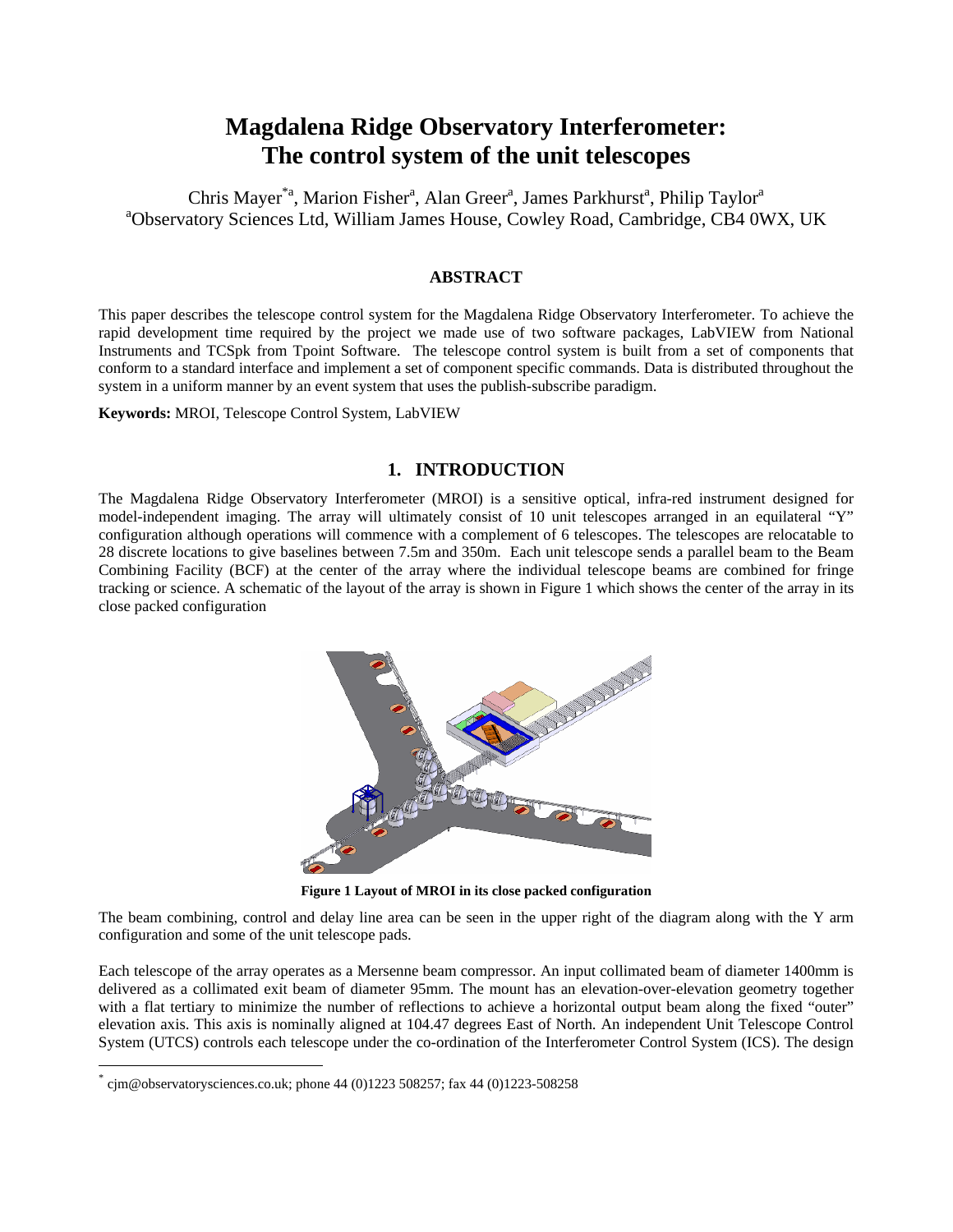and construction of the unit telescopes has been contracted to AMOS S.A. (Advanced Mechanical and Optical Systems). Further details about the interferometer, its goals and status and the opto-mechanical design of the unit telescopes are described in other papers at this conference. It is the UTCS that is the subject of this paper.

## **1.1 UTCS context and deployment**

The figure below shows the context within which the UTCS must operate.



**Figure 2 UTCS Deployment**

The large central block represents the PC on which the UTCS executes. At the level of decomposition shown here the UTCS software is divided into 4 parts

- The socket server this provides access to the public interface to the UTCS.
- The User Interface (UI) the screens that the operator or observer would use to interactively monitor and control the UTCS.
- The UTCS kernel the core of the UTCS. It implements command checking and validation, system monitoring and the pointing kernel that converts astrometric inputs to hardware demands.
- The Hardware Interface (HI) isolates the kernel from the details of the hardware operation. Ideally if the physical hardware were changed this would be the only software that would need re-writing.

Most of these components will be described in greater detail in later sections.

The other blocks in the figure represent the external systems that the UTCS must control or interface to. Briefly these are

- ICS The Interferometry Control System will control and sequence the observatory of which the individual UTCS's are just a part.
- Acquisition  $CCD(s)$  These will use the same interface as the ICS to offset and adjust the telescope when acquiring a target.
- Fast Tip/Tilt Actuators (FTTA) a dedicated channel for offloading the low frequency components of the corrections to the fast tip/tilt mirror to the mount.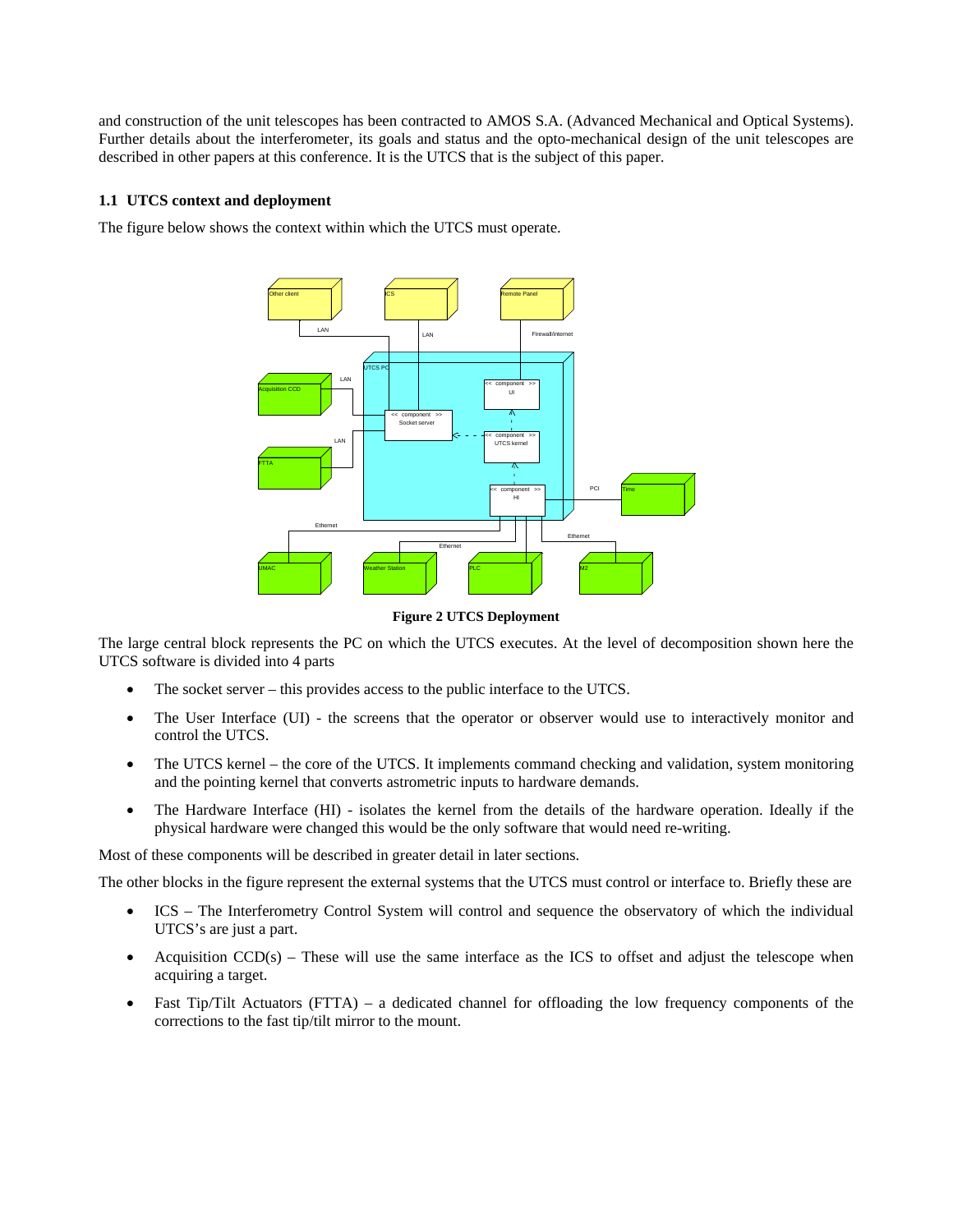- UMAC the Delta Tau UMAC will be used for motion control. The UMAC is a flexible multi-axis controller that provides servoing, curve fitting and interpolation as well as the implementation of custom motion control programs.
- Weather Station provides input data for the UTCS refraction calculations.
- PLC sensor readings, switching and interlocks are provided by a Programmable Logic Controller (PLC).
- M2 Hexapod the M2 Hexapod for positioning the M2 mirror and maintaining alignment with M1.
- Time accurate time signals will be provided with a Symmetricom bc637PCI-U GPS synchronized time reference card. Each unit telescope will have its own card.

# **2. IMPLEMENTATION**

The UTCS is being implemented using LabVIEW from National Instruments (NI) running on a standard Red Hat Enterprise Linux (RHEL) installation. Currently development is being done using RHEL 4 and LabVIEW 8.5. The decision to adopt LabVIEW was influenced by the work done by both SOAR [1] and SALT [2] together with the short timescales with which an essentially fully functional UTCS was needed for testing other parts of the overall control system. An alpha release of the system was made in May 2008 following a design start in September 2007. A more comprehensive beta release is scheduled for November this year.

LabVIEW provides an integrated development environment based on a data flow paradigm i.e. code executes when data is available at all of a component's nodes. A LabVIEW application is built from a collection of Virtual Instruments (VIs) each of which implements some specific functionality. A VI can in some ways be thought of as a subroutine call where the subroutine may be made re-entrant if desired. This is an important point as LabVIEW is inherently a multithreaded language. Separate loops within a LabVIEW VI will run in parallel unless there is a data flow between them. Indeed, unless there is a data flow the programmer has no control over which loop will start first.

Some of the major reasons for adopting LabVIEW were:

- The rapid prototyping and productivity gains that have been reported with LabVIEW on other projects.
- The integrated development environment that provides a GUI as an integral part of the development of a VI.
- Simple integration of application libraries.
- Built in debug features such as probes, custom probes, highlighted data flows, break points etc.
- Ongoing active development and support by a large company together with a significant user community.

LabVIEW's main market is on Windows based machines but support for Linux has increased considerably since pioneering work by SOAR. Our decision to adopt Linux was influenced mainly by the much better remote access provided by that OS without having to purchase additional tools, compilers etc. along with our much better familiarity with it. The core LabVIEW facilities themselves are fully portable between Linux and Windows platforms and so VIs developed on Linux can be checked out onto Windows and run without modification and vice versa. It is in the area of LabVIEW add-ons that NI often only provides support under Windows so by using only using the subset of facilities available in Linux we ensure portability to Windows if required. Any application libraries called by LabVIEW must of course be compiled for the appropriate platform.

Our experience using LabVIEW for this project has so far been positive. Early tests on the timing stability of the pointing kernel which we require to run every 50ms showed variations of only a few milliseconds on a 2 GHz Pentium class machine. However, this stability was lost as soon as significant user activity took place and in particular moving and re-organizing windows on the screen. This behaviour is common to both Windows and Linux platforms and is not confined to LabVIEW applications but is symptomatic of using a non real time OS. As our real time requirements for the UTCS are fairly relaxed (the hard real time requirements for closing servo loops will happen in the UMAC processors) rather than switch to a real time platform we will use a multi core machine for the final implementation. Tests with a dual core machine showed that timing stability within a millisecond or so for the 20 Hz fast pointing loop was restored in spite of running background tasks to write large volumes of data to disk whilst simultaneously rapidly moving windows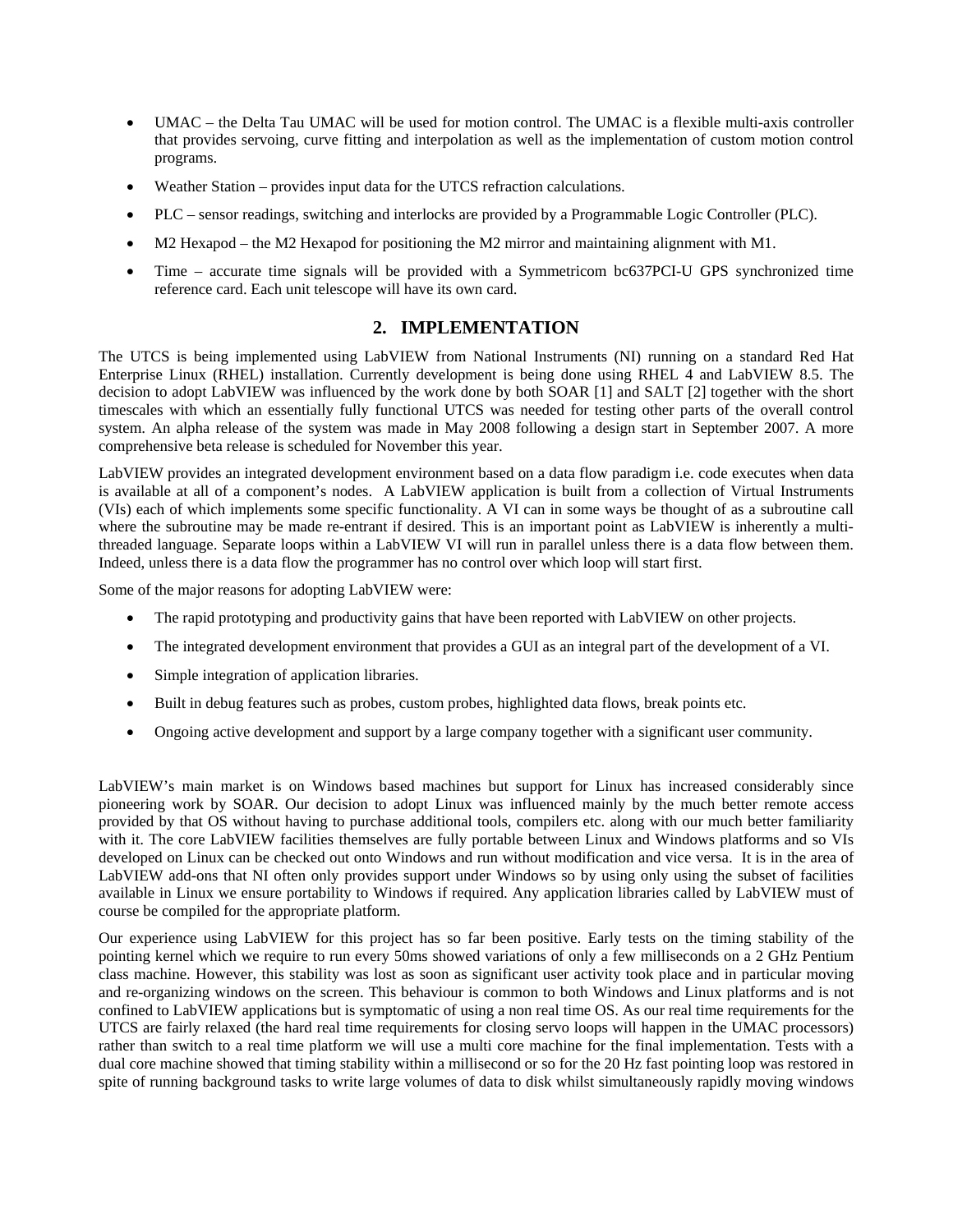on the screen. Although it is possible to assign VIs to run on particular cores on a multi-core machine we have not yet found this necessary and it would not overcome the non real time nature of the OS we are using.

LabVIEW is often portrayed (and marketed) as an easy tool for non programmers to write applications. We would not dispute this for a simple application but as soon as the application becomes more than a few tens of VIs it is essential that proper software engineering principles are applied to the development. See for example [3]. Although LabVIEW itself is not fully object oriented (it does provide classes) we have used UML to describe the design.

One area we had not foreseen when starting this project was the need to design the user interface separately from the front panels of the LabVIEW VIs. All LabVIEW VIs consist of two parts: the GUI (or front panel as it is known in LabVIEW) and the block diagram which is equivalent to the code in a non dataflow language. An example is shown below



Figure 3 VI Front panel and block diagram

This VI was developed to test the health service used by UTCS components. The front panel on the left can be used to specify component names and health conditions and display the results. The block diagram on the right handles the logic of accepting the health status and then combining it to form an overall health for the whole system. The block diagram and front panel are inseparable. A VI is normally coded by laying out the user interface components such as text boxes, indicators and buttons and then switching to the block diagram to wire these components together with application logic. In general this provides a free test harness for every VI developed. Whilst this is invaluable during development, the hierarchy of VIs that represents the application is not the hierarchy of front panels you would want to present to the user to control that application. Our approach to this problem has been to design specific front panels for the user interface that then runs as a separate application. These front panels have very little application logic but simply send commands and display status. Multiple copies of these applications can then be run remotely from the UTCS PC if required. This decouples the user displays from the UTCS and avoids unnecessarily loading the control PC.

## **3. COMMON SOFTWARE**

The code for the UTCS is split into two parts – common software and application specific software. Both parts consist of VIs and C code. The Common Software, as its name implies, is intended to be re-usable across multiple telescopes. Most of the VIs in the Common Software are infrastructure to support the component model used to construct the UTCS application. Most of the C code is from the SLALIB, TPOINT and TCSpk packages which are used under license from Tpoint software. The following sections describe both the more important VI packages and the code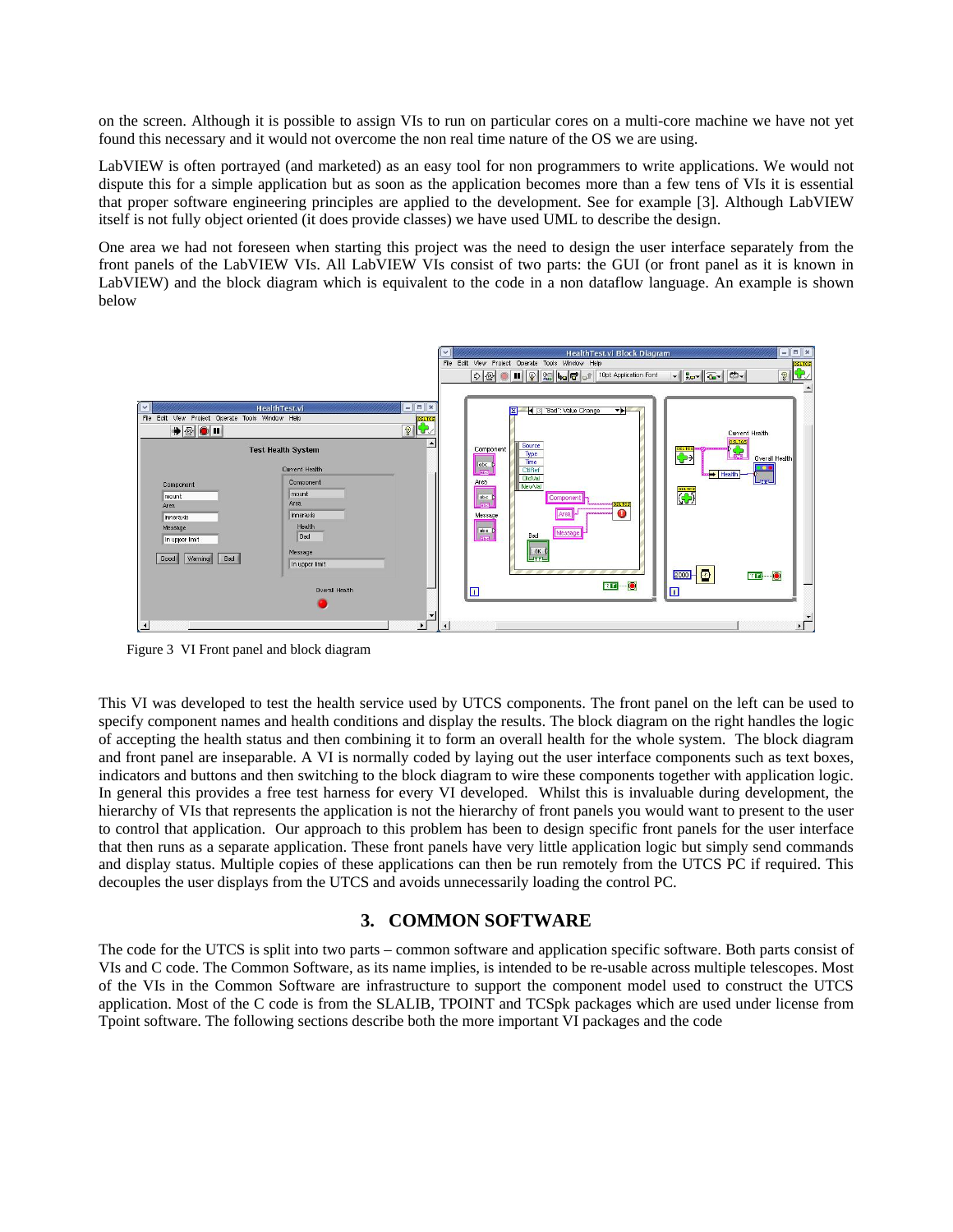#### **3.1 Common Software VIs**

**Attributes and attribute tables** – in order to make the transfer of data within the UTCS uniform a package of VIs has been created that implements the concept of attributes and attribute tables. Attributes are name value pairs. The type definition of an attribute stores both the name and value as a string. It is therefore possible to turn any data type into an attribute as long as the data can be stringified and decoded back to the same type. A polymorphic VI is available that will accept any of the standard types (string, integer, double or boolean) and the data can be a scalar or 1 or 2-D array. An attribute table consists of a name, description and array of attributes. This allows arbitrary structures of data to be created.

**Events** – events follow the publish-subscribe paradigm and form the fundamental means by which data is passed around the application. An application writer has only to deal with two VIs, an event poster and an event receiver. The event poster takes the name of the channel to post on and an attribute table. The poster neither knows nor cares if there are any subscribers. An event receiver supplies the name of the channel and if required a timeout period and receives an attribute table each time the poster posts an event. As well as responding to the named channel, an event receiver is always responsive to a special exit event. This provides a convenient method for breaking out of a loop if the event receiver is waiting indefinitely. By default, event channels are local to the application but the developer can configure them to be network events. The names of all network events are then broadcast periodically along with the name, IP address and port on which those events are available. A remote application does not need to know whether an event is generated internally from another part of its application or it is generated externally, all it does is subscribe to the named channel. Internally when it subscribes a direct TCP connection will be made using the port and IP address supplied in the broadcast message. All data on the wire is formatted as XML.

**Monitors** – monitors are similar to events but are used in conjunction with the external socket interface. Further details are given later.

**Health** – the health service is intended to make the setting and monitoring of the whole system as simple as possible. The UTCS is decomposed into components (see below) and each component from the point of view of health can have an arbitrary number of named areas. Each area is associated with a health value of Good, Warning or Bad along with an associated message that explains the reason for that health value. The health service then combines the health of all the named areas such that if any area has a bad health the overall health of the component is bad. If any area is set to warning then the overall health is warning provided that none has health set to bad. If no areas are set to warning or bad then the overall health is good. As well as combining the health of the areas of a given component the health service also combines the health of the components in a similar way. If the health service finds that there is more than one reason for the current health state it provides an output that cycles through the health messages at that health level. This is convenient for displaying on the user interface. Any health transition is automatically logged to the log service.

**Logging** – a number of different logs are provided for diagnosing problems with the UTCS. All log entries are time stamped. The system log is always produced and records any errors in the system. For example as mentioned above any health transitions are logged automatically. This log is intended for the daytime support engineers as a record of any problems that occurred during the night. All logging to this file happens automatically and can't be turned off. For developers a debug facility is provided. Each UTCS component has a debug level and accepts a debug command to set that level. Internally debug information is written whenever the component's debug level is greater than or equal to the level set for a particular message. The higher the debug level is set the more information is logged to the debug file. The default debug level is 0 which means nothing gets written to the file. The third log file is associated with the external socket interface (see below). By default this will record all external connections, disconnections and errors but by increasing the log level all commands and status can all be recorded.

**Components** – components are at the heart of the UTCS design. A component is characterized by the set of commands it responds to and possesses an overall health and activity. The component VIs implement the common functionality that all components within the UTCS must have. The component model of the UTCS is described in the next section

**Configuration** – the configuration service centralizes the handling of configuration data for the application. The configuration manager reads configuration file at startup. The file is a standard "ini" file separated into key word value pairs and split into sections.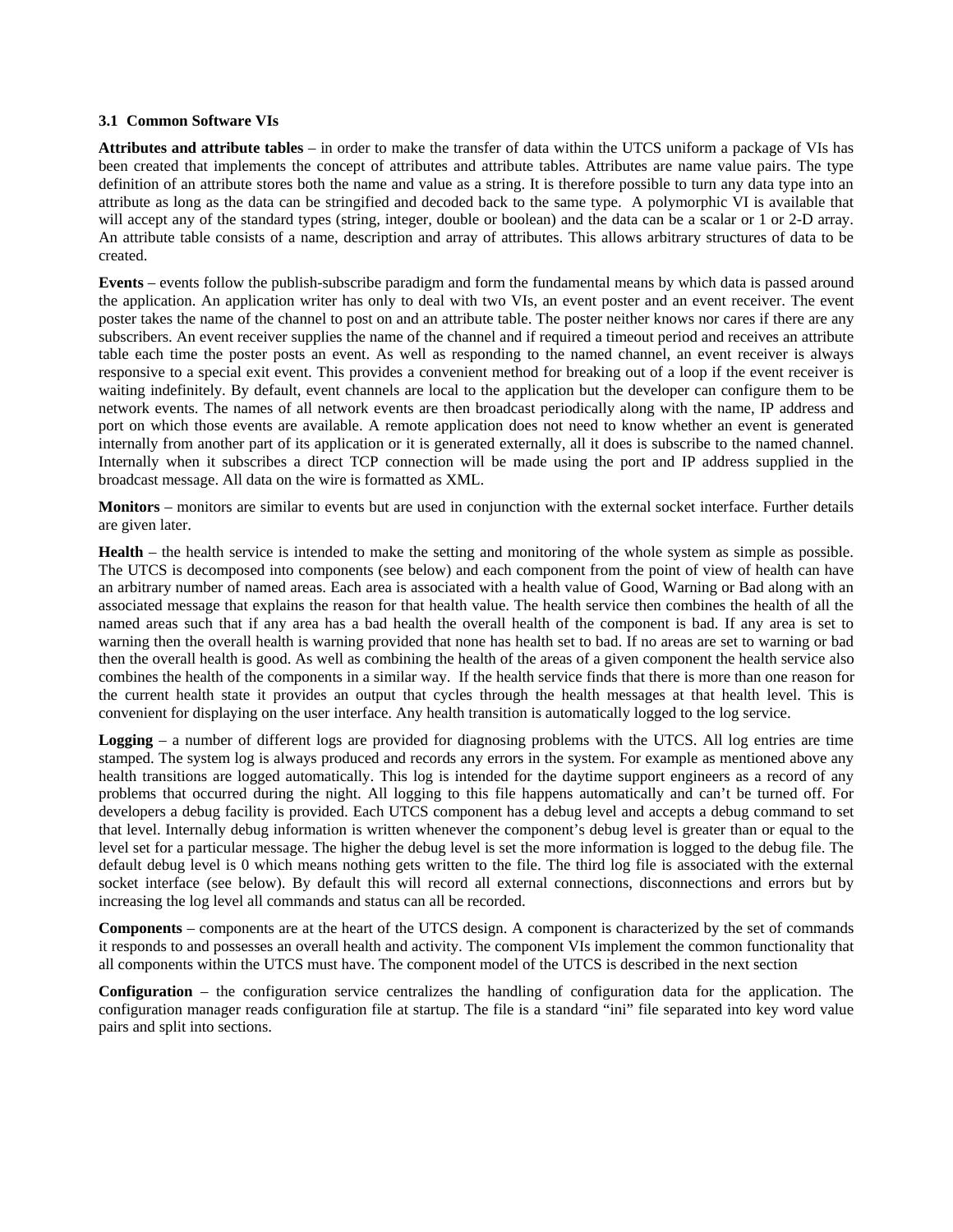#### **3.2 Pointing kernel**

The pointing kernel of the UTCS is implemented using SLALIB and TCSpk. The principles behind this kernel are described in [4]. For the UTCS all access to the functionality of these libraries is through Call Library Function Nodes (CLFN). A CLFN is the means by which LabVIEW can call custom code from a shareable library and return data to the application. In only a few cases do we need to call TCSpk functions directly as it is not necessary to expose the inner workings of the kernel at the LabVIEW level. Instead a single shareable library of wrapper functions has been written each function of which is encapsulated as a separate VI. Further details of the pointing kernel are contained in the next section.

## **4. UTCS DESIGN**

The UTCS has been decomposed into a set of components with a fairly flat hierarchy as shown in the figure below



Figure 4 Component diagram for the UTCS

A typical component is designed to control some piece of physical hardware so, in the diagram above we have components to control the mount (mcc), tertiary (tma) and m1 and m2. A component however can be built to encapsulate any desired functionality so we also have components that control the off load from the fast tip/tilt mirror (ftta), read the weather station data (ws) and update the International Earth Rotation Service (IERS) parameters. In our present design we have kept the hierarchy flat. By this we mean that although a component can send commands to another component in practice it is only the tcs component that does this. All components however have access to the event system and can exchange data freely with each other.

Components have a simple state structure illustrated in Figure 5

Component state transitions



Figure 5 Component state transition diagram

On loading an implicit init takes the component to the Standby state. In standby a component would be monitoring any connected hardware but will not respond to any commands. To make the component responsive to commands it is issued a startup which takes it to the running state. This is the state the component must be in to be used operationally. A shutdown command will take the component back to standby and a remove is executed when the component is removed from memory. Operationally it is expected that the UTCS will run continuously but that during the day it will be left in the standby state.

One distinguishing feature of a component is that it responds to commands. The command set that a component responds to consists of an array of command structures where a command structure is made up of the name of the command, the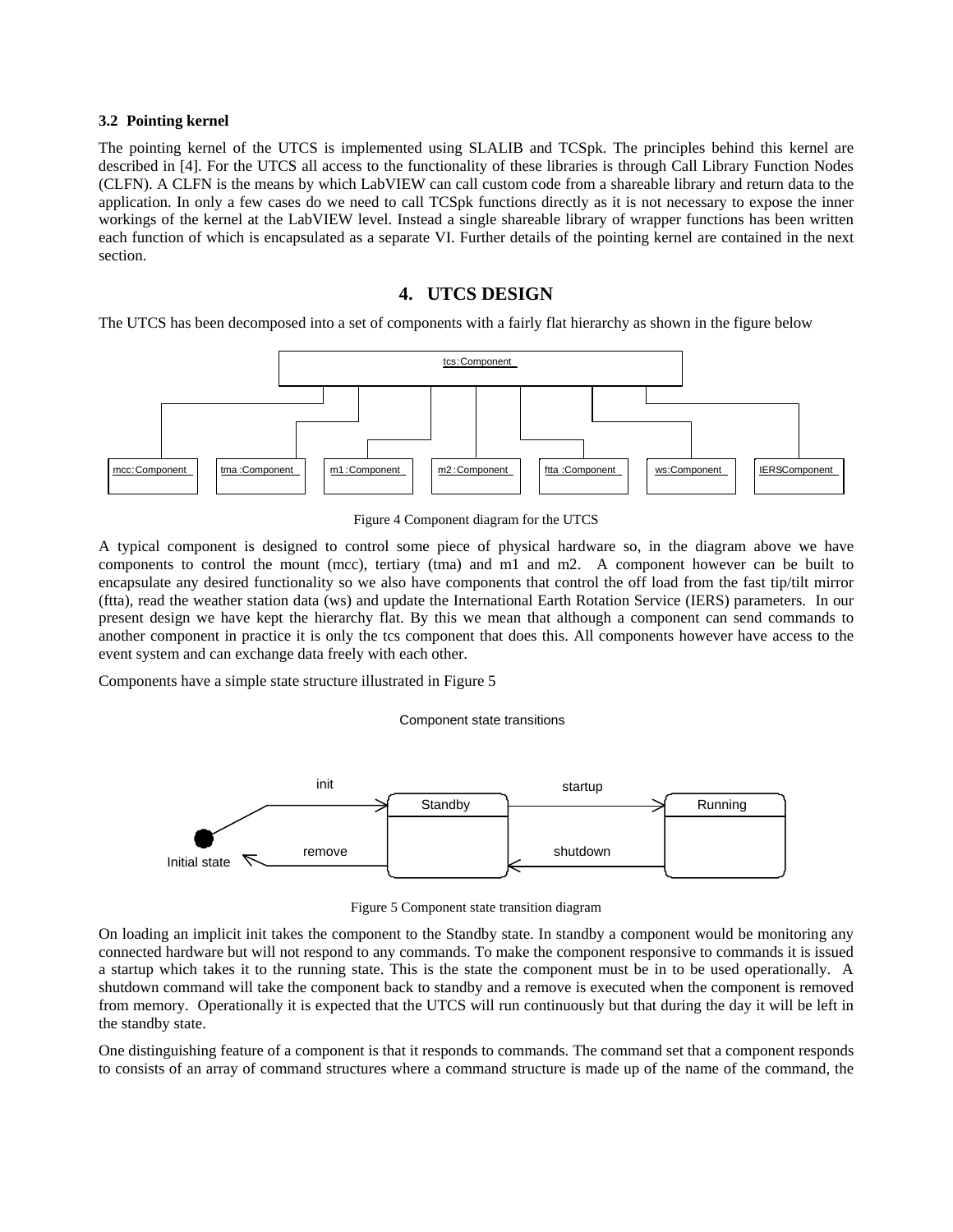parameters it requires and a timeout. The command structure has provision for maximum and minimum values for the parameters plus default values to be used when no value is supplied. The component infrastructure will automatically validate command parameters against these limits if they are available. More complex parameter checking can be handled by providing the command structure with the name of a custom VI to run once the standard checking is done. This custom VI must meet a certain interface in terms of its inputs and outputs but otherwise the developer is free to perform whatever validation is required. A good example where this is used is the target command where it is necessary to check if the target is currently accessible. The final entry in the command structure is the VI that is to be executed to perform the action required by the command.

An important feature of the component infrastructure is that when the component is loaded it automatically registers its command array with the socket server. This immediately makes its commands available externally as well as internally

The UTCS components follow a command action model. Once a command is received, validated and acknowledged the command is considered complete. The component is then free to receive and process another command. Meanwhile the action started by the command is processed in a separate thread of control. If the action completes successfully then a completion signal is sent back to the originator of the command. Alternatively the action may end in error or it may time out. In either case the completion message sent back will now be an error along with a suitable error message. Whilst the action is running it is in the busy state and depending on how it completes it will end up in either the idle or error state. The busy/idle/error states of all the command actions are combined into an overall busy/idle/error activity state for the component. Note that each action has its own activity state. If a command is sent to a component that ends in error and then a different command is sent that completes successfully the command sender of the second command will see a successful completion even though the overall activity state of the whole component is still error. There are two ways to clear the activity state that is in error: firstly send the command again once the cause of the error is fixed or secondly send an explicit clear to the component that will clear all the activity states down to idle.

### **4.1 Pointing kernel**

The pointing kernel of the UTCS has been incorporated into the tcs component. It runs continuously and is configured by data read from the configuration manager. It is initiated by reading the current axis positions and then using an upstream transformation to derive an RA and Dec. that can then be used in a downstream transformation to generate the demand axis positions. The effect of this is that at startup the initial mount demands are the same as the current position

The kernel consists of three main loops labeled slow, medium and fast that are scheduled once every 60s, 5s and 0.05s respectively. These loops are implemented as three separate VIs and they communicate through a data context



Figure 6 Schematic of kernel implementation

This data context is maintained within the shareable library that holds the pointing code. External access to this data context is provided through a number of VIs that act as getters and setters of the data. The kernel code is configured to control a gimbal mount in which the two axes are nominally perpendicular. The outputs of the kernel are published as events at 20 Hz which the mount and tertiary components subscribe to. Commands to these components control whether they try and follow these position events or not.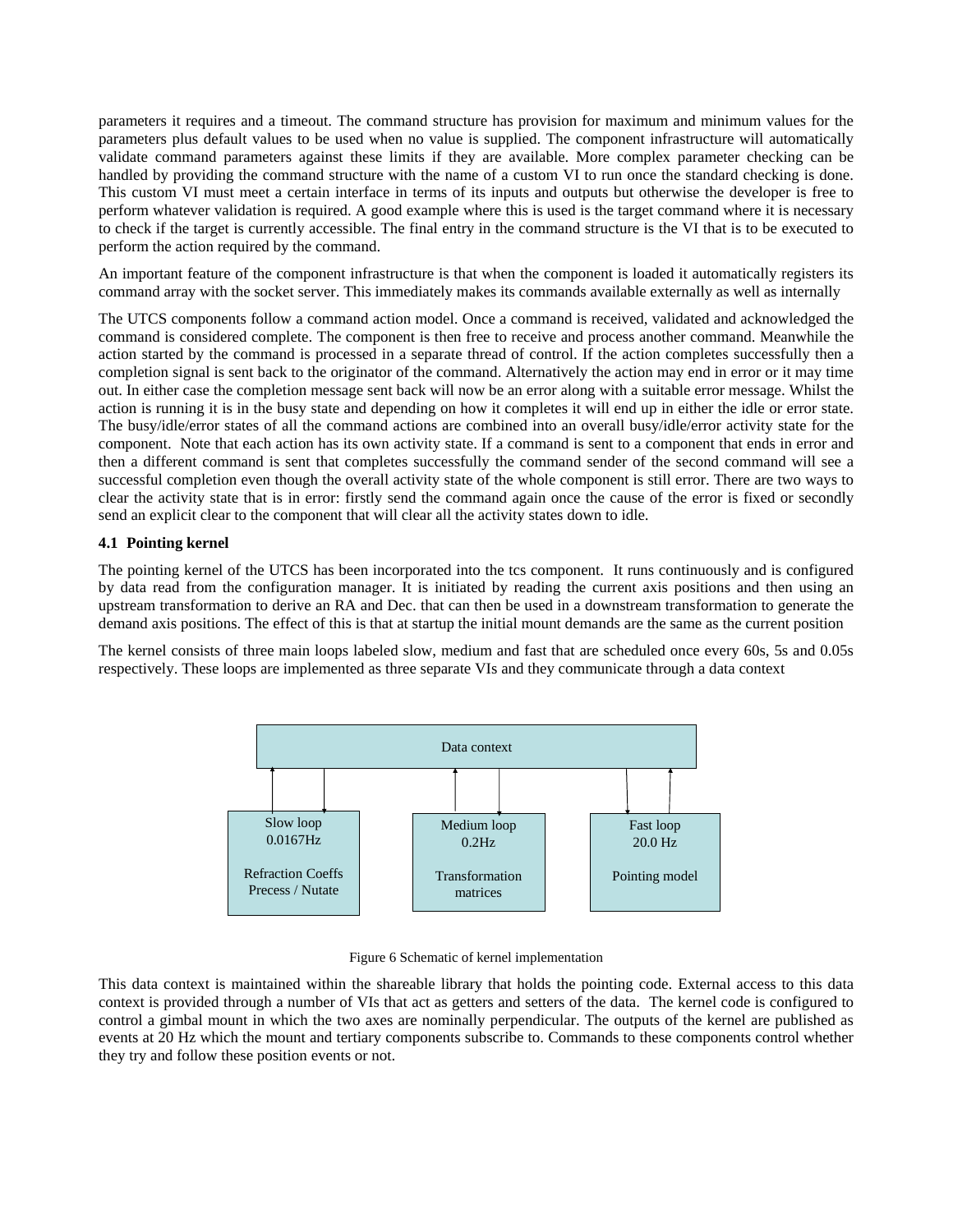An important advantage of using TCSpk to implement the pointing kernel of the UTCS is that it is fully integrated with TPOINT. Any pointing model terms from TPOINT which are used to fit a pointing data set can be incorporated rigorously into the kernel without requiring changes to the kernel C code.

# **5. UTCS EXTERNAL INTERFACE**

LabVIEW is a proprietary infrastructure protected by numerous patents. Although it provides many internal communication methods it does not expose the means to invoke VIs etc. from non LabVIEW applications. To provide a generic interface such that essentially any external application can control the UTCS we have implemented what we call a "socket server". This server implements a concurrent TCP server that accepts connections on a specified port. Multiple clients can therefore connect simultaneously. All communication over this connection is via ASCII strings so that the only requirements we put on an external client is that it can open a TCP socket and write ASCII strings. The OS or language of the client is immaterial. To make full use of the interface a client should be multi-threaded, but this is not required. Another advantage of this interface is that for test purposes you can simply open a telnet connection and type commands from the keyboard.

The number of commands accepted by the server itself is small although there is no limit to the number of commands that can be accepted by the application. The protocol is shown in the table below

| <b>Command</b>                                                               | <b>Response</b>                                                         |
|------------------------------------------------------------------------------|-------------------------------------------------------------------------|
| open <host> <port><math>\rightarrow</math></port></host>                     | Connect : < state>                                                      |
| do <command/> <attr>=<value> [ <attr>=<value>]</value></attr></value></attr> | ack <command/> <errcode> <message></message></errcode>                  |
|                                                                              | done <command/> <errcode> <message></message></errcode>                 |
| get <status-item></status-item>                                              | got <timestamp> <status-item> <value></value></status-item></timestamp> |
| monitor $\langle$ status-item $\rangle$ [interval = $\langle$ ms $\rangle$ ] | mon <timestamp> <status-item> <value></value></status-item></timestamp> |
| monitorOff <status-item></status-item>                                       | ack monitoroff <errcode> <message></message></errcode>                  |
| alias <status-item> <item1> <item2></item2></item1></status-item>            | ack alias <errcode> <message></message></errcode>                       |
| unalias <status-item></status-item>                                          | ack unalias <errcode> <message></message></errcode>                     |
| $loglevel$ <level></level>                                                   | ack loglevel <errcode> <message></message></errcode>                    |
| $disable <$ ack   done>                                                      | ack disable <errcode> <message></message></errcode>                     |
| enable <ack done=""  =""></ack>                                              | ack enable <errcode> <message></message></errcode>                      |

Clients open a connection to the socket by whatever means their socket library provides. The response to this will hopefully be "Connect: Ok" but may be "Connect: Busy" if all available connections are used up. The number of available connections is configurable. An application that has finished with a connection should close the connection explicitly so that the UTCS can free resources at its end. Application commands are then sent to the UTCS by the server's "do" command along with any parameters. For example a new target could minimally be specified with

do target ra=12 0 3.4 dec=30 23 30.4

The response to a "do" command is an immediate acknowledgement to say whether the command is accepted or rejected. In the case above acceptance would return

ack target 0 Ok

<u>.</u>

whereas a rejection might be

ack target -1 Source does not rise for 2h 15m 17s

In the case of a rejection the error code is non-zero and the remainder of the response is a message indicating the reason for the rejection. If the command is accepted then some time later a completion message will be received. This

<sup>&</sup>lt;sup>1</sup> Appropriate for a telnet client only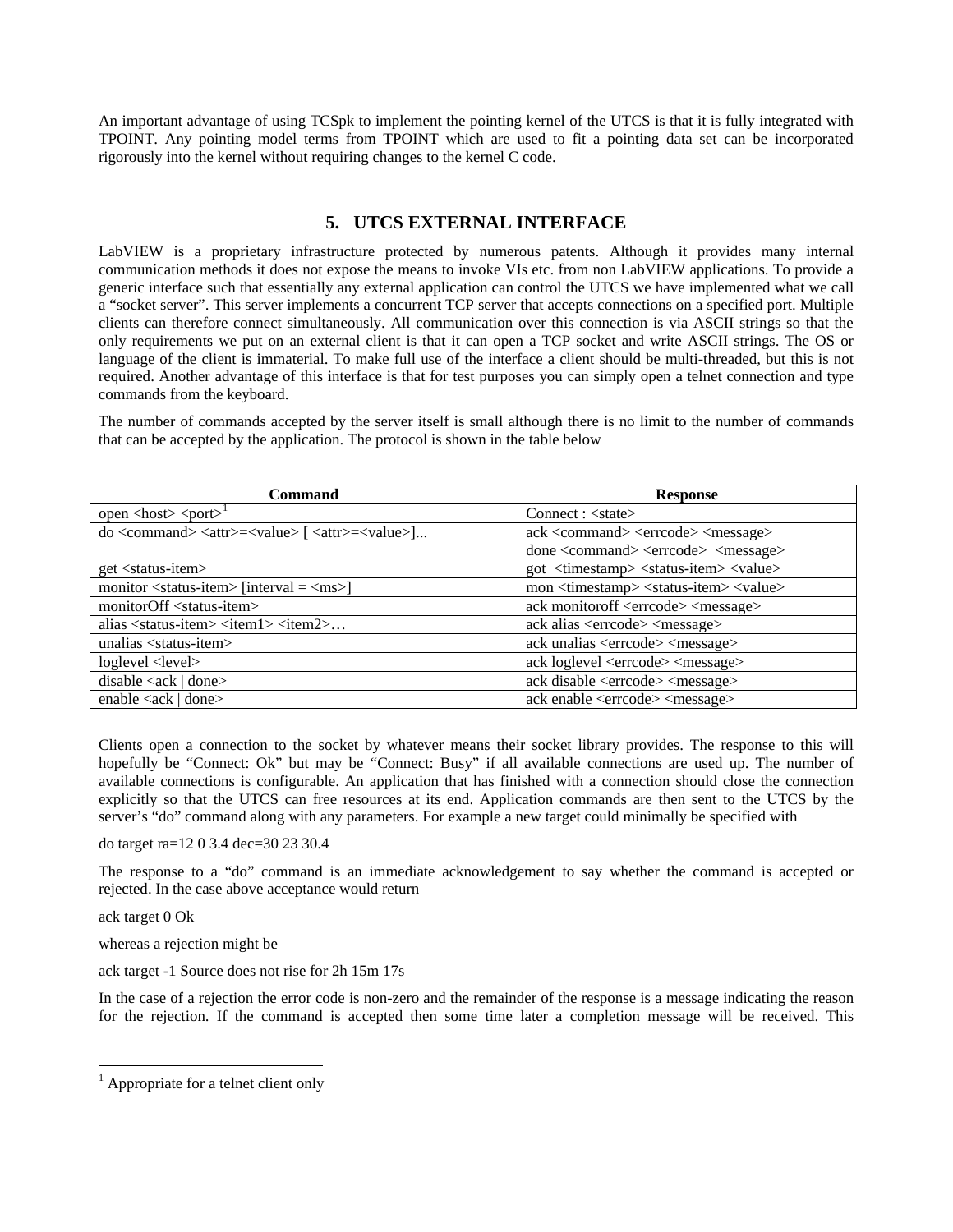completion message will start "done target" and then like the acknowledgement message be followed by a status code and message.

Status can be retrieved in two ways. A get command will return the current value of the status item, whilst a monitor will return a value whenever the data value changes. If data is required at a fixed rate then the monitor can be specified with an interval in millisecs with a minimum interval of 50ms. A monitor request will always result in at least one response which will be the current value of the status item. This is done so that clients that request infrequently changing status items don't have to wait for the item to change or issue separate get commands in order to find out the current status of the system. Clients can create their own compound status items by issuing an alias command. An alias provides a name by which to refer to many status items. A get or monitor can then be issued on the alias and an array of all the status items is returned in a single message. The only restriction with issuing monitors on status items that are aliases is that an interval must be provided.

Initial tests on throughput by monitoring small numbers of status items at artificially high update rates (the minimum interval was dropped to 1ms) gave some 5000 messages per sec. If two clients monitored the same small numbers of items then the throughput dropped to 4800 messages per second per client. Further tests are needed to establish the throughput in the more realistic situation of, say, a few tens of clients each monitoring a few hundred status items.

# **6. THE ENGINEERING USER INTERFACE**

Control of the MROI as an integrated array is one of the roles of the Interferometry Control System (ICS). Never-theless for acceptance testing and commissioning we will often need to rapidly switch between controlling one telescope and controlling another. In order to try and avoid hunting for the correct screen for the correct telescope we have adopted a top level display into which separate panes can be loaded in fixed locations. The current prototype can be seen in Figure 7.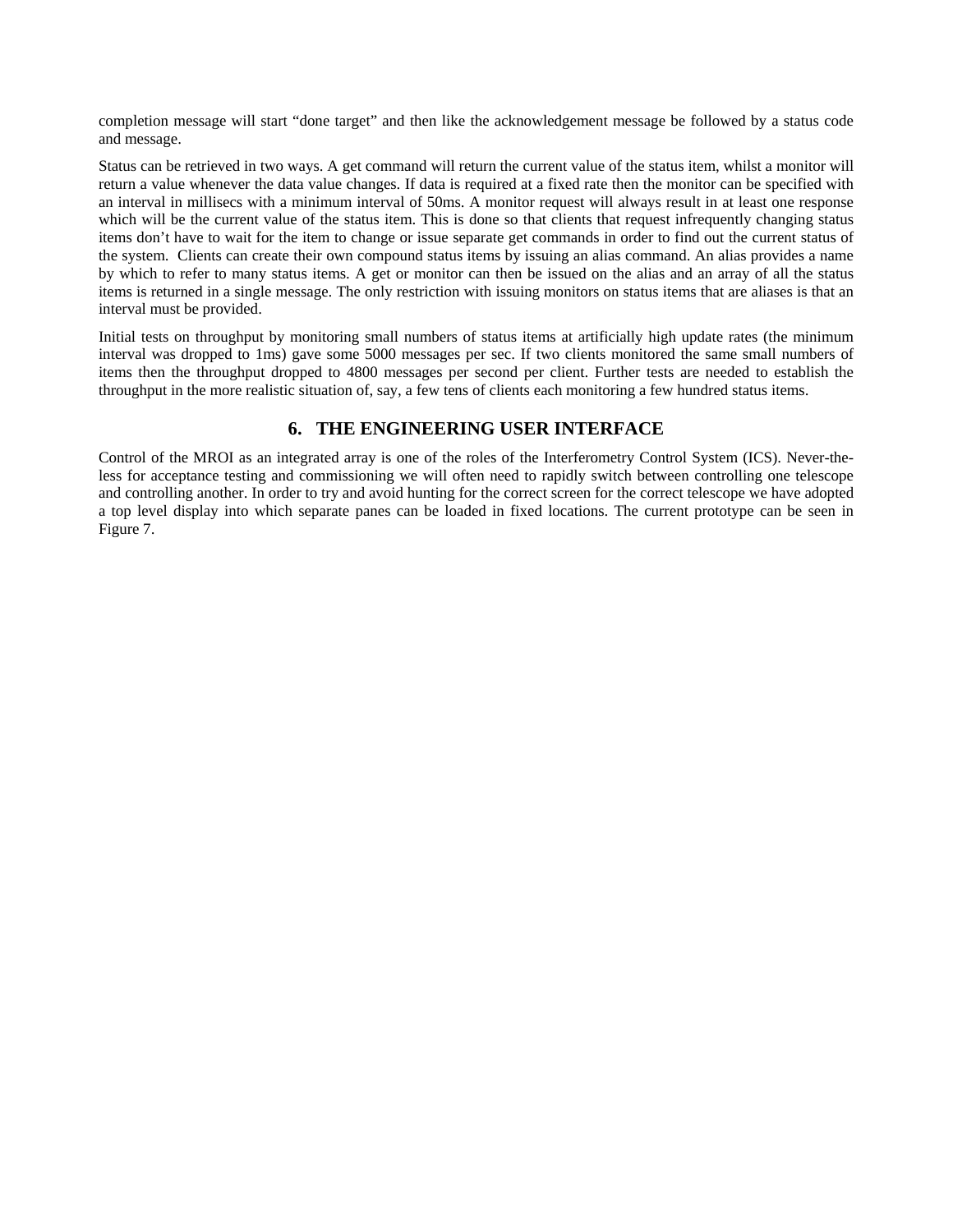

Figure 7 UTCS Engineering display

The top level display consists of three main areas. Across the top is a static area that is not configurable. This displays some key information that the operator will always want to see. The one configuration control that is available is the drop down menu next to the telescope label. This can be used to quickly change the display to pick up the data from any one of the 10 unit telescopes. Currently the screens are attached to UTCS01 and the overall health is bad due to a failure to connect to the PLC hardware.

The lower part of the display is divided into two main regions the larger of which is for "status" panels and the smaller for "command" panels. Although these are called the status and command areas there is nothing to stop status being displayed in a command panel and commands being available in the status panel. In general however we have kept the bulk of commands to the right hand side and the bulk of the status to the left hand side.

In the current screen shot we have loaded the target command and information display panels into the command and status areas respectively. The target command has been used to set an RA and Dec and this is reflected in the fixed part of the display. The target panel has tabbed panes to allow the input of other parameters such as differential track rates or effective wavelength. The information display panel shows graphically the current location of the target both as a track projected onto the plane and as elevation as a function of time. Important limits such as the lower elevation observing limit, sunrise and sunset and the location of the Moon are also marked. The drop-down menus provide a list of alternative panels that can be loaded. Notice also that there is a telescope button for each area. It is therefore possible to load these panels with the appropriate displays for any of the unit telescopes. Once a panel is loaded the breakout button or right mouse click can split the panel from the display and run it as a separate stand alone window. A new panel can then be loaded into the fixed display area. Using this technique we can quickly switch the display to any of the unit telescopes whilst keeping a check on the status of another.